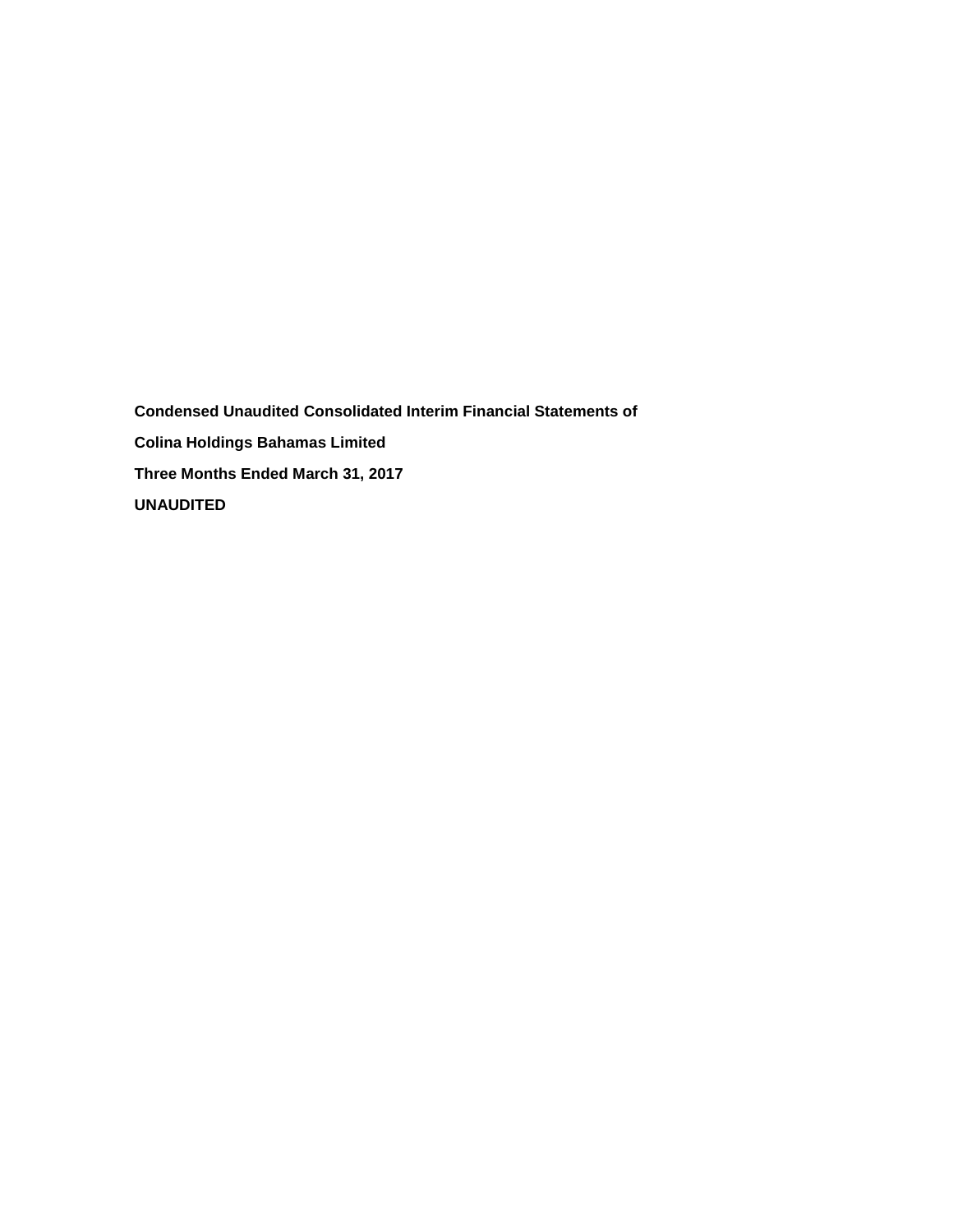## **Message from the Chairman**

Dear Shareholders,

The Board of Directors is pleased to present the Company's results for the quarter ended March 31, 2017. The Company has had another successful start to its fiscal year, with financial results reflecting continued growth in net income and earnings per share.

Total net income for the three months ended March 31, 2017 totalled \$5.6 million, compared with \$5.6 million during the same period in the prior year. Similarly, net income attributable to the Company's ordinary shareholders was \$4.6 million or \$0.19 per ordinary share, compared to \$4.8 million or \$0.19 per ordinary share for the same period in the prior year.

Total gross premium revenues totalled \$32.5 million compared to \$33.0 million for the three months ended March 31, 2016. Gross policyholder benefits were higher than prior year experience totalling \$23.7 million for the three months ended March 31, 2017. Fluctuations in mark to market adjustments have resulted in a decrease to \$5.4 million in net investment income for the first quarter of 2017 compared to \$6.9 million for the same period in the prior year.

Our high quality investments and disciplined execution of our strategies continue to fortify the Company's balance sheet. Total assets stand at \$744.6 million, compared to \$726.6 million as at December 31, 2016. The Board of Directors is pleased to have been able to approve ordinary and preference shareholder dividend payments of \$4.0 million and \$0.6 million respectively during the quarter. We will continue our long-term strategy to direct new investments in high quality, fixed-income securities to ensure that invested assets remain the largest proportion of our total assets which at March 31, 2017 comprised 75.8% of total assets.

We are pleased that the Company has been able to produce continued strong financial and operating results in the current economic environment and will continue to seek out opportunities which will enable the Company to deliver sustainable earnings in the future.

*mus* 

\_\_\_\_\_\_\_\_\_\_\_\_\_\_\_\_\_\_\_\_\_\_\_\_\_\_\_\_

Terence Hilts Chairman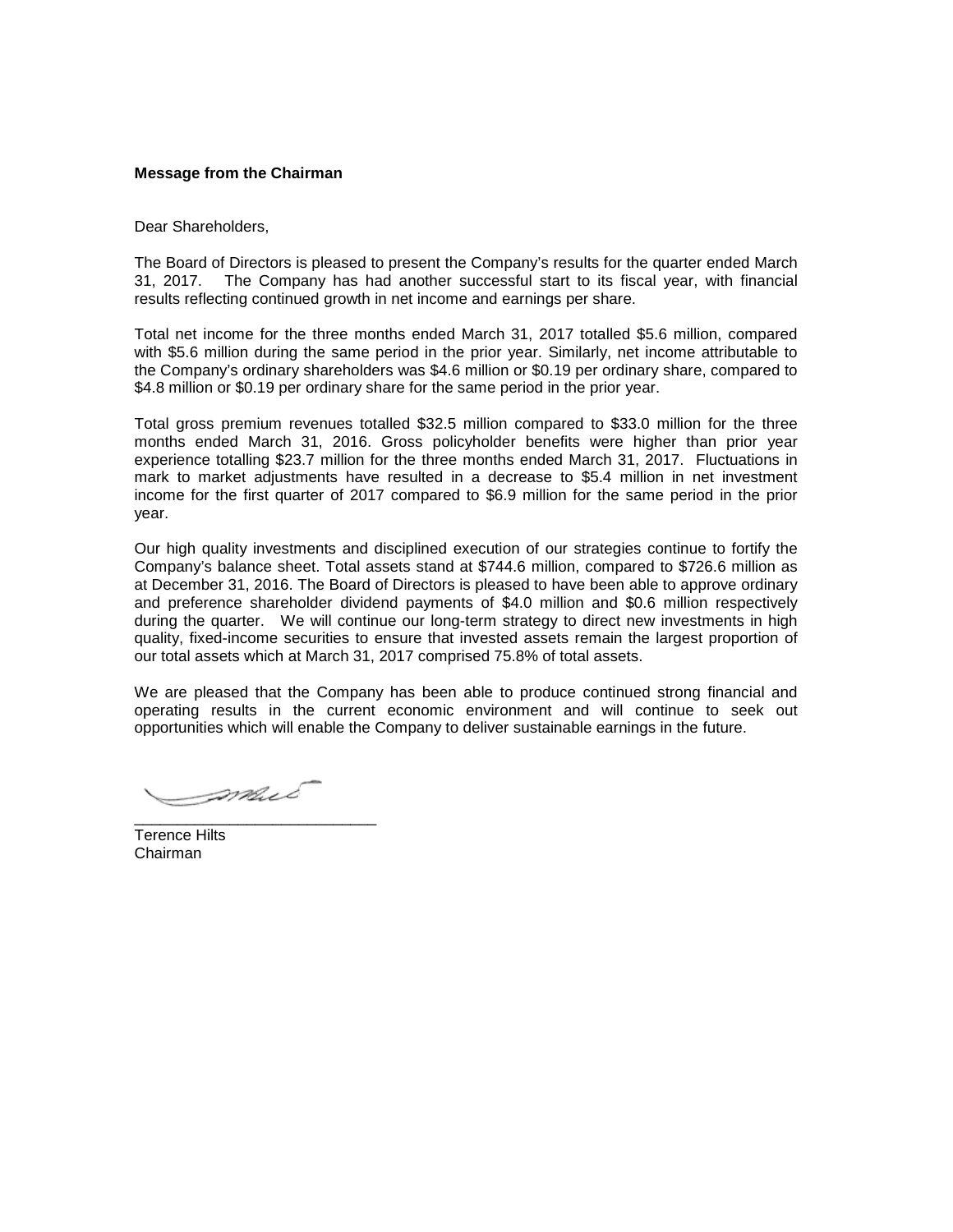## **COLINA HOLDINGS BAHAMAS LIMITED Condensed Unaudited Consolidated Interim Statement of Financial Position**

## As at March 31, 2017 with comparative figures as at December 31, 2016 (Expressed in Bahamian dollars)

|                                                  | March 31,<br>2017 |               | December 31,<br>2016 |             |  |  |
|--------------------------------------------------|-------------------|---------------|----------------------|-------------|--|--|
| <b>ASSETS</b>                                    |                   |               |                      |             |  |  |
| Term deposits                                    | \$                | 20,688,833    | \$                   | 25,940,507  |  |  |
| Investment securities and other financial assets |                   | 365,854,921   |                      | 368,797,947 |  |  |
| Mortgages and commercial loans                   |                   | 38,669,244    |                      | 39,534,099  |  |  |
| Policy loans                                     |                   | 69,537,728    |                      | 70,053,596  |  |  |
| Investment properties                            |                   | 55,720,002    |                      | 55,720,002  |  |  |
| Investment in associates                         |                   | 14,245,860    |                      | 13,921,852  |  |  |
| Total invested assets                            |                   | 564,716,588   |                      | 573,968,003 |  |  |
| Cash and demand balances                         |                   | 23,181,189    |                      | 18,766,968  |  |  |
| Receivables and other assets                     |                   | 121,919,376   |                      | 98,612,207  |  |  |
| Property and equipment                           |                   | 18,309,456    |                      | 18,589,716  |  |  |
| Goodwill                                         |                   | 13,371,374    |                      | 13,371,374  |  |  |
| Other intangible assets                          |                   | 3,156,187     |                      | 3,272,110   |  |  |
| <b>Total assets</b>                              | \$                | 744,654,170   | \$                   | 726,580,378 |  |  |
| <b>LIABILITIES</b>                               |                   |               |                      |             |  |  |
| Provision for future policy benefits             | \$                | 404,891,572   | \$                   | 404,115,806 |  |  |
| Policy dividends on deposit                      |                   | 28,045,230    |                      | 27,896,992  |  |  |
| Total policy liabilities                         |                   | 432,936,802   |                      | 432,012,798 |  |  |
| Repurchase agreement                             |                   | 28,000,000    |                      | 28,000,000  |  |  |
| Other liabilities                                |                   | 101,409,512   |                      | 85,195,297  |  |  |
| <b>Total liabilities</b>                         |                   | 562,346,314   |                      | 545,208,095 |  |  |
| <b>EQUITY</b>                                    |                   |               |                      |             |  |  |
| Ordinary shares                                  |                   | 24,729,613    |                      | 24,729,613  |  |  |
| Treasury shares                                  |                   | (50, 549)     |                      | (50, 549)   |  |  |
| Contributed capital                              |                   | 5,960,299     |                      | 5,960,299   |  |  |
| <b>Revaluation reserve</b>                       |                   | 12,323,375    |                      | 12,492,293  |  |  |
| Retained earnings                                |                   | 75,689,667    |                      | 75,020,518  |  |  |
| Total ordinary shareholders' equity              |                   | 118,652,405   |                      | 118,152,174 |  |  |
| Preference shares                                |                   | 42,500,000    |                      | 42,500,000  |  |  |
| Total shareholders' equity                       |                   | 161, 152, 405 |                      | 160,652,174 |  |  |
| Non-controlling interests                        |                   | 21, 155, 451  |                      | 20,720,109  |  |  |
| <b>Total equity</b>                              |                   | 182,307,856   |                      | 181,372,283 |  |  |
| <b>Total liabilities and equity</b>              | \$                | 744,654,170   | \$                   | 726,580,378 |  |  |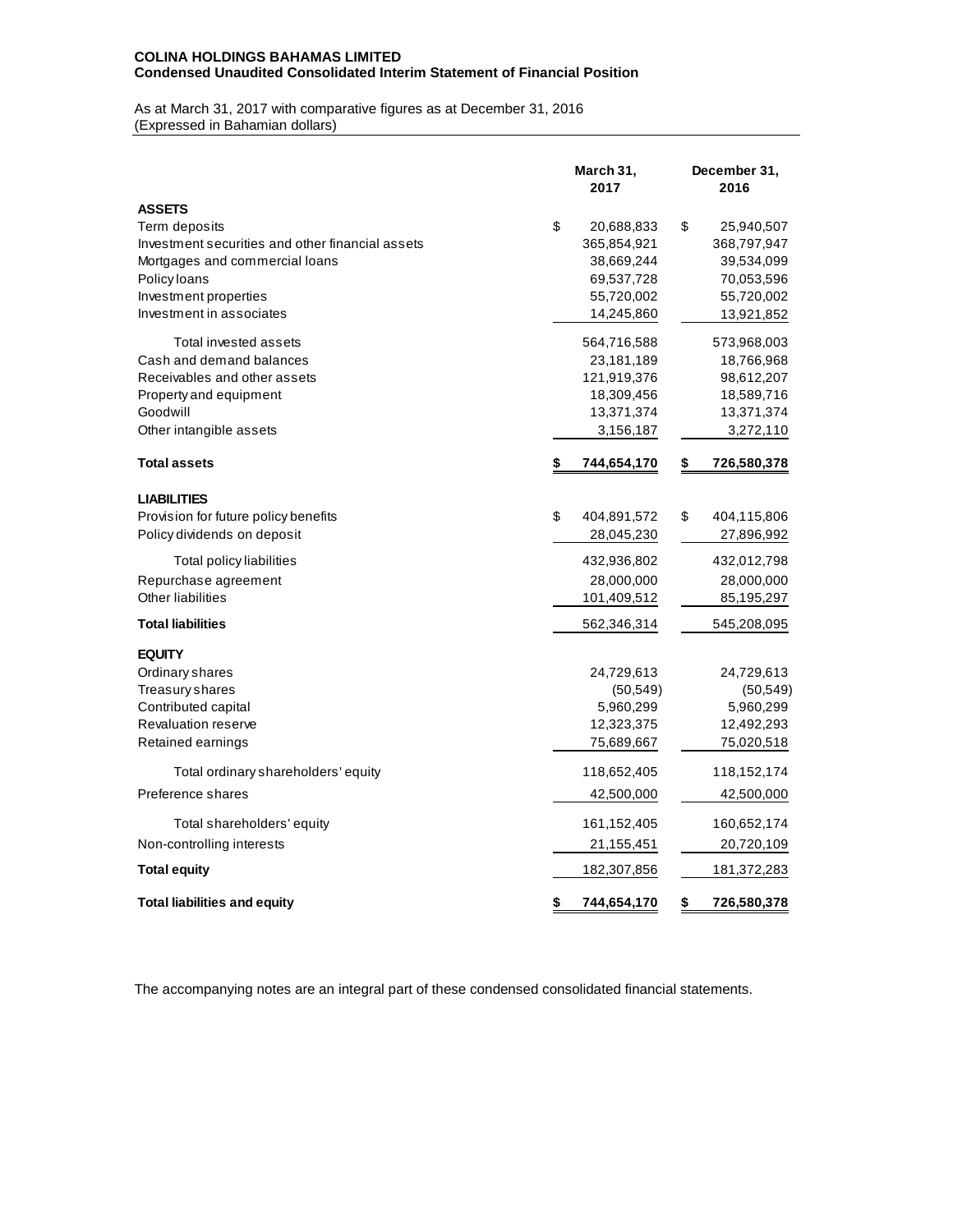#### **COLINA HOLDINGS BAHAMAS LIMITED Condensed Unaudited Consolidated Interim Statement of Income**

For the three months ended March 31, 2017

with comparative figures for the three months ended March 31, 2016

(Expressed in Bahamian dollars)

|                                                 | <b>3 Months Ended</b><br>March 31, 2017 |            | <b>3 Months Ended</b><br>March 31, 2016 |            |  |  |  |
|-------------------------------------------------|-----------------------------------------|------------|-----------------------------------------|------------|--|--|--|
| <b>Revenues:</b>                                |                                         |            |                                         |            |  |  |  |
| Premium revenue                                 | \$                                      | 32,530,159 | \$                                      | 33,052,491 |  |  |  |
| Less: Reinsurance premiums                      |                                         | 3,094,632  |                                         | 3,011,571  |  |  |  |
| Net premium revenue                             |                                         | 29,435,527 |                                         | 30,040,920 |  |  |  |
| Net investment income                           |                                         | 5,419,890  |                                         | 6,850,915  |  |  |  |
| Share of net gain of associates                 |                                         | 324,008    |                                         | 661,504    |  |  |  |
| Net commission income                           |                                         | 735,176    |                                         | 845,724    |  |  |  |
| Investment management and other fees            |                                         | 2,982,799  |                                         | 2,806,606  |  |  |  |
| Other income and fees                           |                                         | 1,276,739  |                                         | 37,258     |  |  |  |
| <b>Total revenues</b>                           |                                         | 40,174,139 |                                         | 41,242,927 |  |  |  |
| <b>Benefits and expenses:</b>                   |                                         |            |                                         |            |  |  |  |
| Policyholders' benefits                         |                                         | 23,736,555 |                                         | 20,712,739 |  |  |  |
| Less: Reinsurance recoveries                    |                                         | 3,530,633  |                                         | 2,302,869  |  |  |  |
| Net policyholders' benefits                     |                                         | 20,205,922 |                                         | 18,409,870 |  |  |  |
| Changes in provision for future policy benefits |                                         | 775,766    |                                         | 3,786,580  |  |  |  |
| General and administrative expenses             |                                         | 9,227,322  |                                         | 8,916,577  |  |  |  |
| Commission expense                              |                                         | 2,293,896  |                                         | 2,430,867  |  |  |  |
| Premium and other tax expense                   |                                         | 1,543,999  |                                         | 1,491,626  |  |  |  |
| Finance costs and interest                      |                                         | 287,013    |                                         | 348,765    |  |  |  |
| Other expenses                                  |                                         | 258,659    |                                         | 301,765    |  |  |  |
| Total benefits and expenses                     |                                         | 34,592,577 |                                         | 35,686,050 |  |  |  |
| Net income for the period:                      | \$                                      | 5,581,562  | \$                                      | 5,556,877  |  |  |  |
| Net income attributable to:                     |                                         |            |                                         |            |  |  |  |
| Equity shareholders of the Company              | \$                                      | 5,238,005  | \$                                      | 5,427,109  |  |  |  |
| Non-controlling interests                       |                                         | 343,557    |                                         | 129,768    |  |  |  |
| Net income for the period                       | \$                                      | 5,581,562  | \$                                      | 5,556,877  |  |  |  |
| Basic earnings per ordinary share (Note 4)      | \$                                      | 0.19       | \$                                      | 0.19       |  |  |  |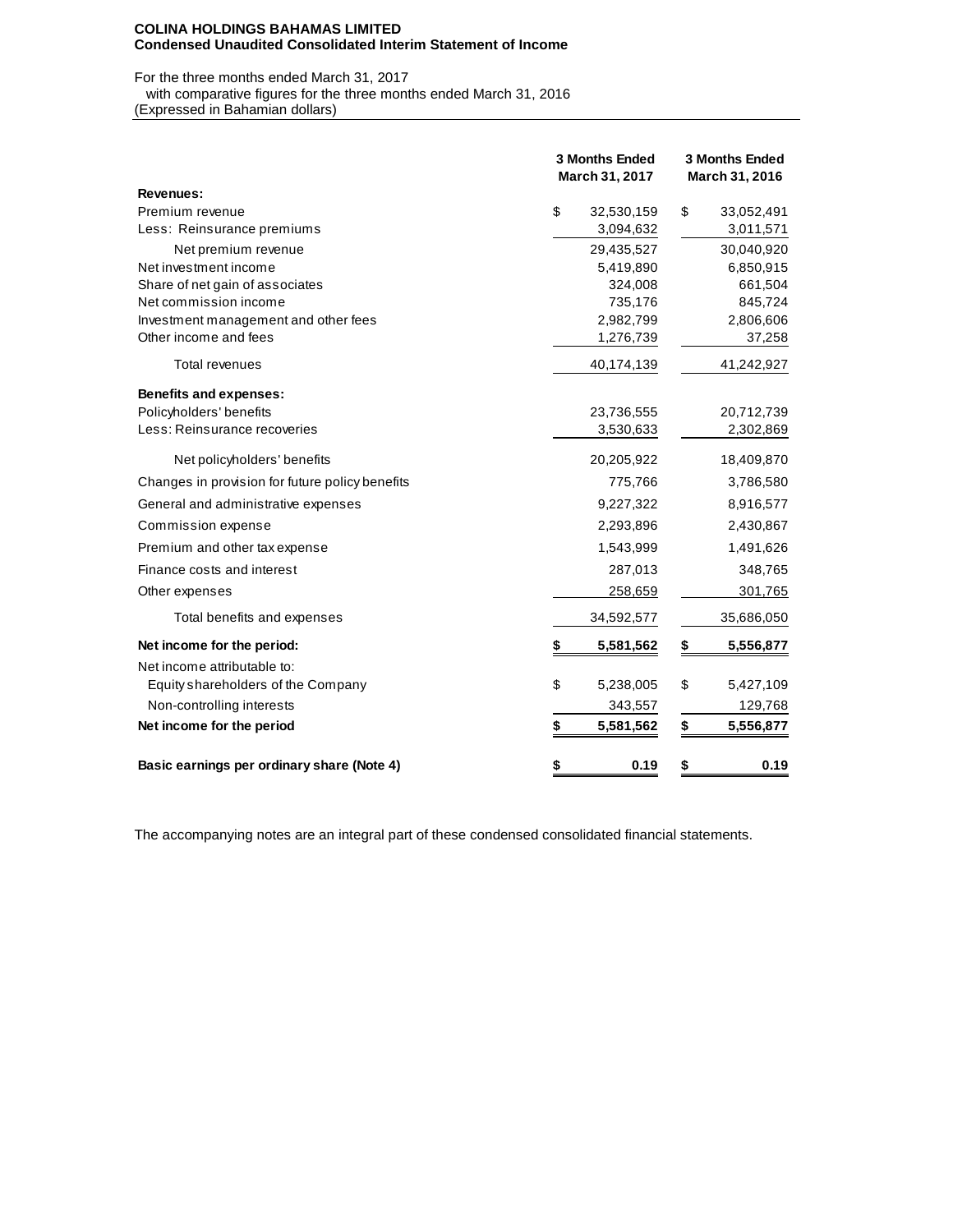## **COLINA HOLDINGS BAHAMAS LIMITED Condensed Unaudited Consolidated Interim Statement of Other Comprehensive Income**

For the three months ended March 31, 2017

with comparative figures for the three months ended March 31, 2016

(Expressed in Bahamian dollars)

|                                               | <b>3 Months Ended</b><br>March 31, 2017 | <b>3 Months Ended</b><br><b>March 31, 2016</b> |    |           |  |
|-----------------------------------------------|-----------------------------------------|------------------------------------------------|----|-----------|--|
| Net income for the period                     | \$                                      | 5,581,562                                      | \$ | 5,556,877 |  |
| Other comprehensive income:                   |                                         |                                                |    |           |  |
| Change in available-for-sale financial assets |                                         | (168,918)                                      |    | 602,485   |  |
| Total comprehensive income for the period     |                                         | 5,412,644                                      | S  | 6,159,362 |  |
| Attributable to:                              |                                         |                                                |    |           |  |
| Equity shareholders of the Company            | \$                                      | 5,069,087                                      | S  | 6,029,594 |  |
| Non-controlling interests                     |                                         | 343,557                                        |    | 129,768   |  |
| Total comprehensive income for the period     |                                         | 5,412,644                                      |    | 6,159,362 |  |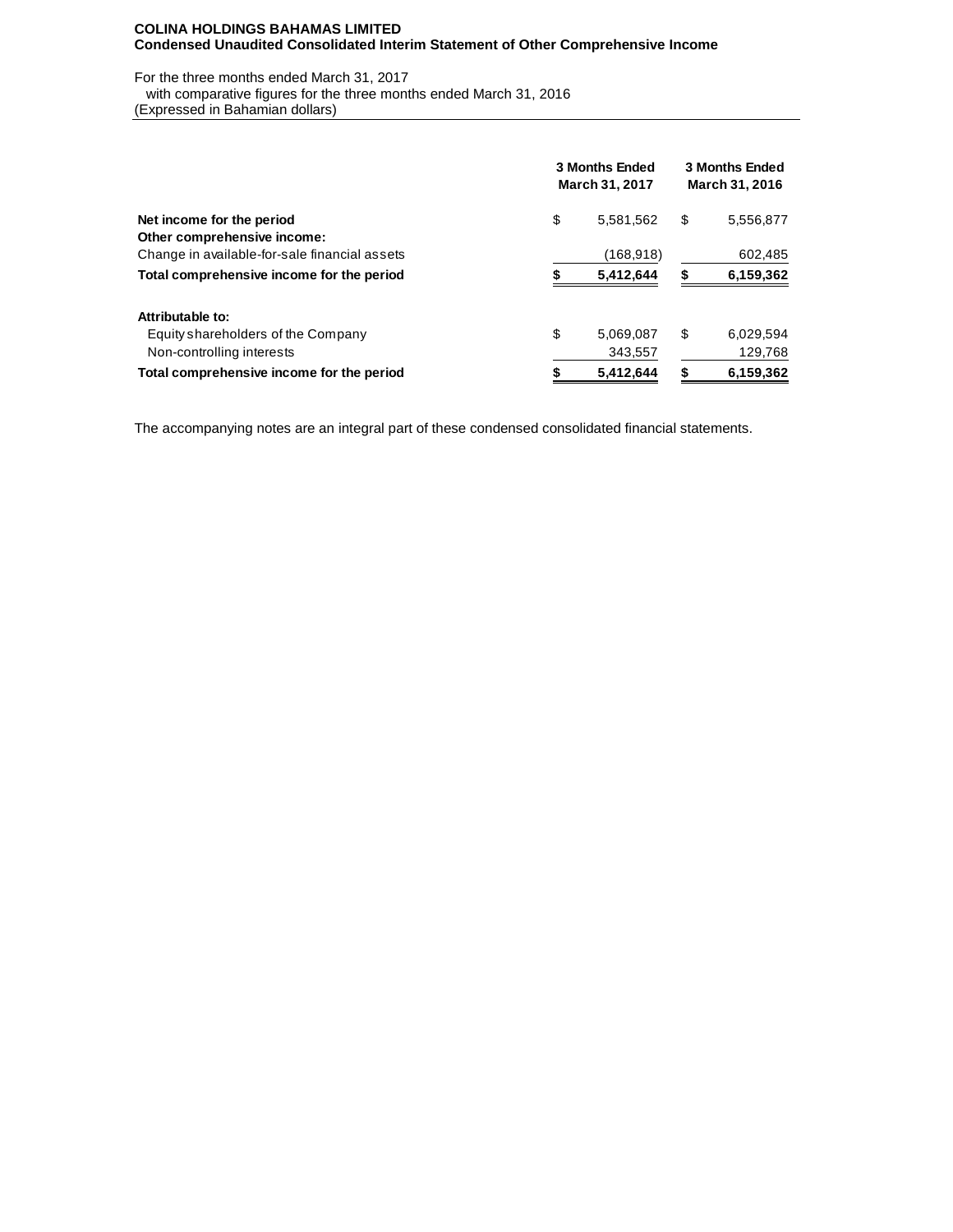## **COLINA HOLDINGS BAHAMAS LIMITED Condensed Unaudited Consolidated Statement of Changes in Equity**

# For the three months ended March 31, 2017

 with comparative figures for the three months ended March 31, 2016 (Expressed in Bahamian dollars)

|                                                                                           |     | Ordinary<br><b>Share</b><br>Capital |      | <b>Treasury</b><br><b>Shares</b> |   | Share<br>Premium         | <b>Revaluation</b><br><b>Reserve</b> |      | Preference<br><b>Share</b><br>Capital |     | <b>Retained</b><br>Earnings | Non-controlling<br><b>Interests</b> |     | <b>Total</b><br>Equity |
|-------------------------------------------------------------------------------------------|-----|-------------------------------------|------|----------------------------------|---|--------------------------|--------------------------------------|------|---------------------------------------|-----|-----------------------------|-------------------------------------|-----|------------------------|
| Balance, January 1, 2016<br>Net gain on remeasurement of<br>available-for-sale securities |     | 24,729,613 \$                       |      | $(50, 549)$ \$                   |   | 5,960,299 \$             | 10,753,156                           | - \$ | 42,500,000                            | \$. | 66,760,641 \$               | 19,140,063                          | -96 | 169,793,223            |
| to fair value                                                                             |     |                                     |      |                                  |   | $\overline{\phantom{a}}$ | 602,485                              |      |                                       |     |                             |                                     |     | 602,485                |
| Net income for the period                                                                 |     |                                     |      |                                  |   |                          |                                      |      |                                       |     | 5,427,109                   | 129,768                             |     | 5,556,877              |
| Changes in non-controlling interests                                                      |     |                                     |      |                                  |   |                          |                                      |      |                                       |     |                             | 25,524                              |     | 25,524                 |
| Ordinary share dividend                                                                   |     |                                     |      |                                  |   |                          |                                      |      |                                       |     | (3,957,765)                 |                                     |     | (3,957,765)            |
| Preference share dividend                                                                 |     |                                     |      |                                  |   |                          |                                      |      |                                       |     | (664, 062)                  |                                     |     | (664, 062)             |
| Balance, March 31, 2016                                                                   |     | 24,729,613                          |      | (50, 549)                        | Ъ | 5,960,299                | 11,355,641                           |      | 42,500,000                            |     | 67,565,923                  | 19,295,355                          |     | 171,356,282            |
| Balance, January 1, 2017<br>Net loss on remeasurement of<br>available-for-sale securities | \$. | 24,729,613 \$                       |      | $(50, 549)$ \$                   |   | 5,960,299 \$             | 12,492,293                           | -\$  | 42,500,000                            | -\$ | 75,020,518 \$               | 20,720,109                          | -S  | 181,372,283            |
| to fair value                                                                             |     |                                     |      |                                  |   |                          | (168, 918)                           |      |                                       |     |                             |                                     |     | (168, 918)             |
| Net income for the period                                                                 |     |                                     |      |                                  |   | $\blacksquare$           |                                      |      |                                       |     | 5,238,005                   | 343,557                             |     | 5,581,562              |
| Changes in non-controlling interests                                                      |     |                                     |      |                                  |   | $\blacksquare$           |                                      |      |                                       |     |                             | 91,785                              |     | 91,785                 |
| Ordinary share dividend                                                                   |     | ٠                                   |      | $\blacksquare$                   |   | $\overline{\phantom{a}}$ |                                      |      |                                       |     | (3,956,738)                 |                                     |     | (3,956,738)            |
| Preference share dividend                                                                 |     |                                     |      |                                  |   |                          |                                      |      |                                       |     | (612, 118)                  |                                     |     | (612, 118)             |
| Balance, March 31, 2017                                                                   |     | 24,729,613                          | - 56 | (50, 549)                        |   | 5,960,299                | 12,323,375                           |      | 42,500,000                            |     | 75,689,667                  | 21, 155, 451                        |     | 182,307,856            |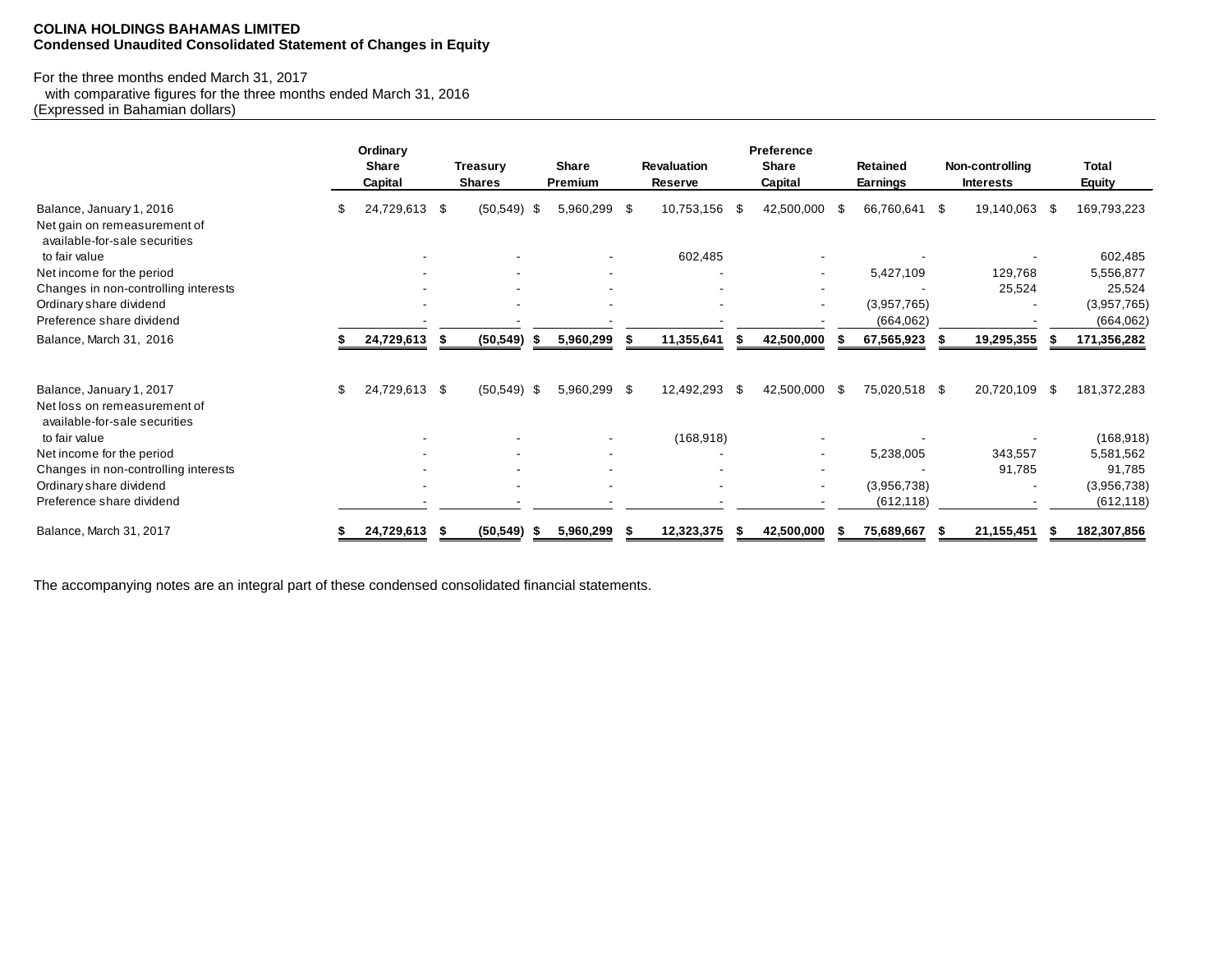#### **COLINA HOLDINGS BAHAMAS LIMITED Condensed Unaudited Consolidated Statement of Cash Flows**

For the three months ended March 31, 2017

with comparative figures for the three months ended March 31, 2016

(Expressed in Bahamian dollars)

|                                                      | <b>3 Months Ended</b><br>March 31, 2017 | <b>3 Months Ended</b><br>March 31, 2016 |
|------------------------------------------------------|-----------------------------------------|-----------------------------------------|
| Cash flows from operating activities:                |                                         |                                         |
| Net income                                           | \$<br>5.581.562                         | \$<br>5,556,877                         |
| Adjustments to reconcile net income to net cash      |                                         |                                         |
| used in operating activities:                        |                                         |                                         |
| Change in unrealized loss on fair value              |                                         |                                         |
| through income securities                            | 2,969,034                               | 986,595                                 |
| Change in provision for future policy benefits       | 775,766                                 | 3,786,580                               |
| Changes in loss provisions for loans and receivables | 15,151                                  | 523,212                                 |
| Depreciation and amortization charges                | 436,290                                 | 875,245                                 |
| Net realized loss on fair value through              |                                         |                                         |
| income securities                                    | 236,112                                 |                                         |
| Net realized gain on sale of available-for-sale      |                                         |                                         |
| securities                                           | (246, 932)                              | (42,000)                                |
| Interest income                                      | (8,507,795)                             | (7,764,448)                             |
| Dividend income                                      | (601, 205)                              | (658, 555)                              |
| Operating cash flows before changes in operating     |                                         |                                         |
| assets and liabilities                               | 657,983                                 | 3,263,506                               |
| Changes in operating assets and liabilities:         |                                         |                                         |
| Increase in other assets                             | (18, 283, 616)                          | (18,525,414)                            |
| Increase in other liabilities                        | 6,753,931                               | 8,259,880                               |
| Net cash used in operating activities                | (10,871,702)                            | (7,002,028)                             |

(Continued)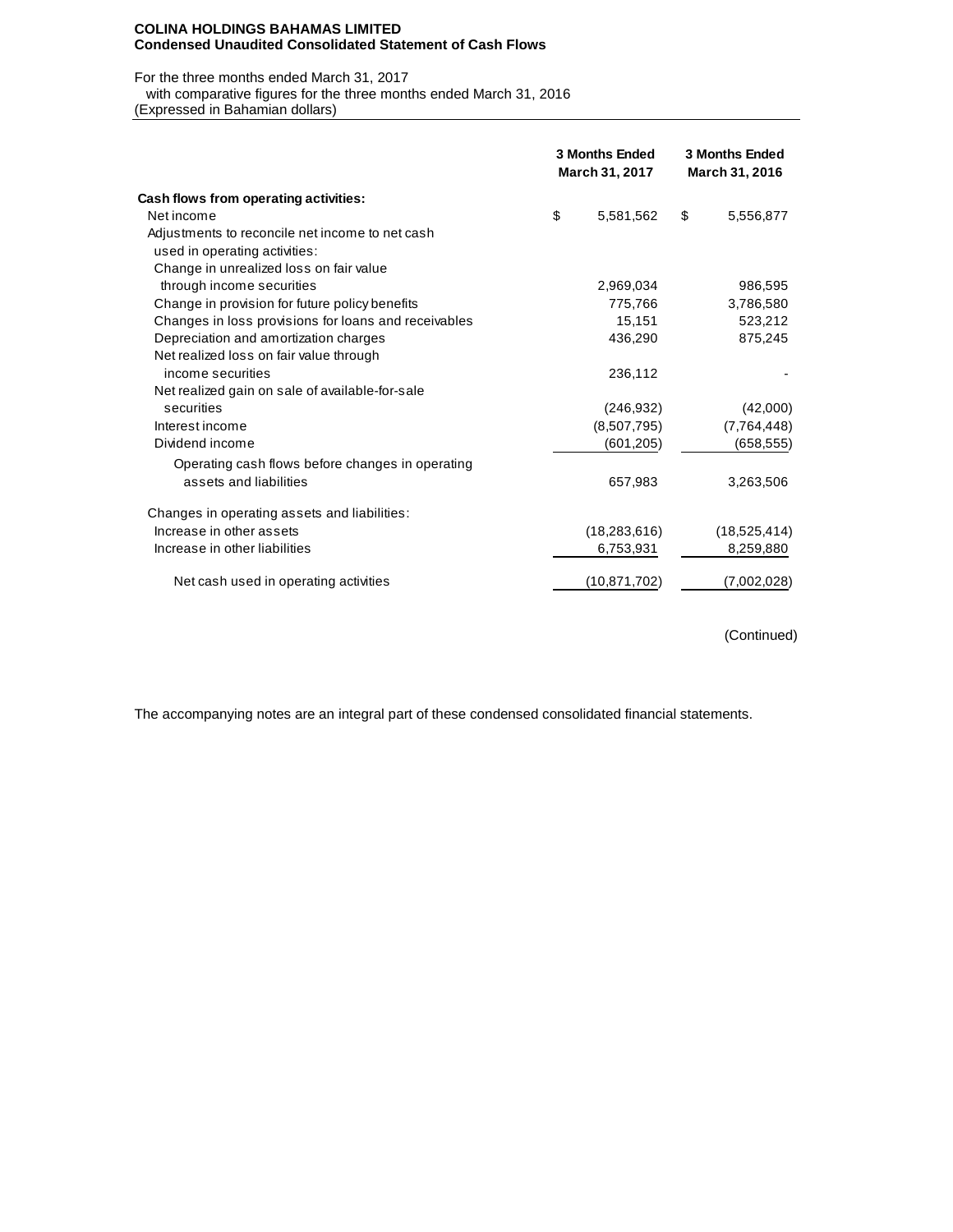#### **COLINA HOLDINGS BAHAMAS LIMITED Condensed Unaudited Consolidated Statement of Cash Flows**

For the three months ended March 31, 2017

with comparative figures for the three months ended March 31, 2016

(Expressed in Bahamian dollars)

|                                                               | <b>3 Months Ended</b><br>March 31, 2017 | <b>3 Months Ended</b><br>March 31, 2016 |
|---------------------------------------------------------------|-----------------------------------------|-----------------------------------------|
| Cash flows from investing activities:                         |                                         |                                         |
| Changes in non-controlling interests                          | 91,785                                  | 25,524                                  |
| Decrease/(increase) in term deposits with original maturities |                                         |                                         |
| greater than 90 days                                          | 9,116,327                               | (4,582,809)                             |
| Fair value through income securities purchased                | (20,527,350)                            | (5,688,113)                             |
| Proceeds on disposal of fair value through income             |                                         |                                         |
| securities                                                    | 19,830,177                              | 6,722,058                               |
| Available-for-sale securities purchased                       | (1,335,612)                             | (48,059)                                |
| Proceeds on disposal of available-for-sale securities         | 1,848,682                               | 757,289                                 |
| Decrease in loans to policyholders                            | 493,512                                 | 146,814                                 |
| Disposals of investment property                              |                                         | 36                                      |
| Net change in mortgage and commercial loans                   | 1,005,211                               | 1,206,269                               |
| Interest received                                             | 8,027,081                               | 6,726,912                               |
| Dividends received                                            | 601,205                                 | 658,555                                 |
| Additions to property and equipment                           | (40, 107)                               | (398, 262)                              |
| Net cash provided by investing activities                     | 19,110,911                              | 5,526,214                               |
| Cash flows used in financing activities:                      |                                         |                                         |
| Dividend to ordinary shareholders                             | (3,956,738)                             | (3,957,765)                             |
| Dividend to preference shareholders                           | (612, 118)                              | (664, 062)                              |
| Net cash used in financing activities                         | (4,568,856)                             | (4,621,827)                             |
| Net increase/(decrease) in cash and cash equivalents          | 3,670,353                               | (6,097,641)                             |
| Cash and cash equivalents, beginning of period                | 17,783,065                              | 29,321,317                              |
| Cash and cash equivalents, end of period (Note 3)             | 21,453,418<br>\$                        | \$<br>23,223,676                        |

(Concluded)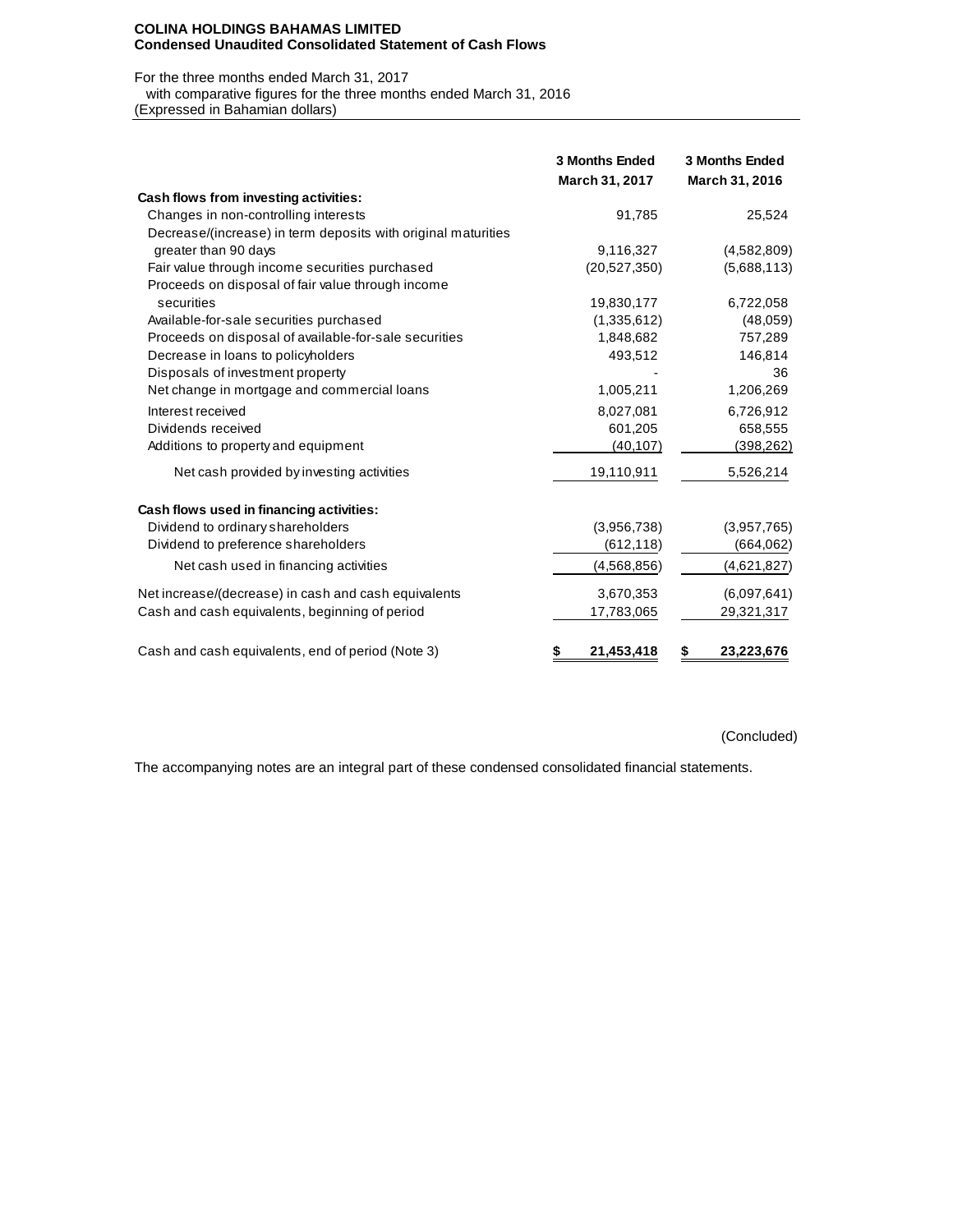For the period ended March 31, 2017 (Expressed in Bahamian dollars)

## **1. General Information**

Colina Holdings Bahamas Limited ("the Company") was incorporated under the laws of the Commonwealth of The Bahamas on July 6, 1993.

The Company acts principally as a holding company of its principal subsidiaries, Colina Insurance Limited ("Colina"), a wholly-owned life and health insurer incorporated in The Bahamas; Colina General Insurance Agency & Brokers Limited ("CGIA"), a wholly-owned general insurance agent and broker; and Colina Financial Advisors Ltd. ("CFAL"), a wholly-owned financial services company.

Colina is registered to operate as a life and health insurer in The Bahamas, The Cayman Islands, and The Turks and Caicos Islands. CGIA holds a dual registration as a general insurance broker and agent for operations in The Bahamas. CFAL is licensed as a broker dealer in The Bahamas.

The ordinary shares of the Company are listed on the Bahamas International Securities Exchange. At March 31, 2017 approximately 58.1% (2016: 58.1%) of the Company's issued ordinary shares were owned by AF Holdings Ltd. ("AFH") and 41.9% (2016: 41.9%) by the Bahamian public.

The registered office of the Company is located at Trinity Place Annex, Frederick and Shirley Streets, P.O. Box N-4805, Nassau, The Bahamas and its principal place of business is located at 308 East Bay Street, P.O. Box N-4728, Nassau, The Bahamas.

#### **2. Significant Accounting Policies**

The consolidated financial statements have been prepared in accordance with International Financial Reporting Standards ("IFRS") for interim financial information. Accordingly, they do not include all of the information and footnotes required by IFRS for complete financial statements. In the opinion of management, these unaudited condensed consolidated financial statements reflect all adjustments (consisting of normal recurring accruals) considered necessary for a fair presentation of the Company's financial position and results of operations as at the end of and for the periods presented. All significant intercompany accounts and transactions have been eliminated from these statements. The preparation of unaudited condensed consolidated financial statements in conformity with IFRS requires management to make estimates and assumptions that affect the reported amounts of assets and liabilities and disclosure of contingent assets and liabilities at the date of the financial statements and the reported amounts of revenues and expenses during the reporting period. Actual results could differ from these estimates.